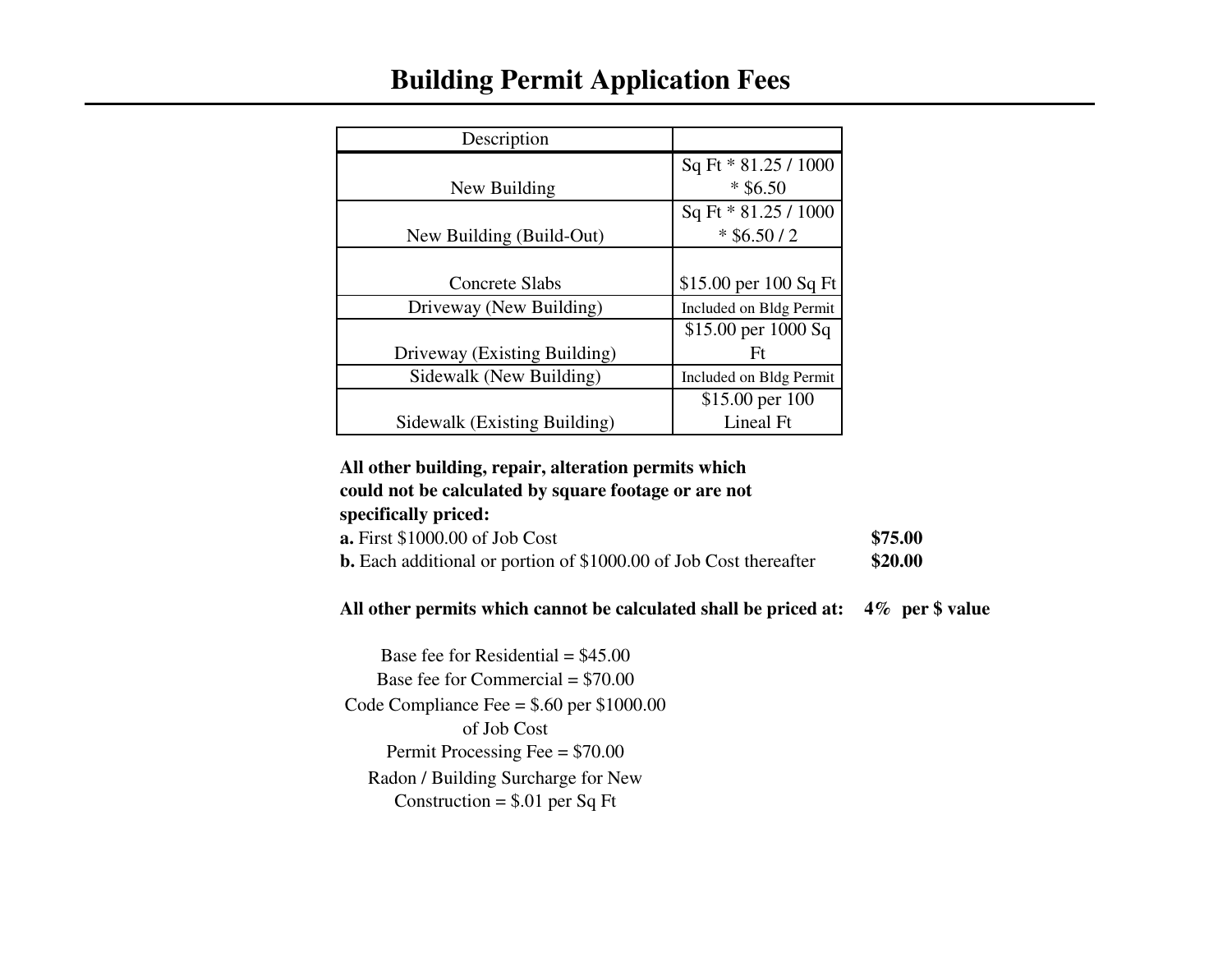| Description                    | Residential          | Commercial          |
|--------------------------------|----------------------|---------------------|
|                                | \$1.50 each for 1st  | \$1.50 each for 1st |
| <b>General Purpose Outlet</b>  | 500 then \$1.00 for  | 500 then \$1.00 for |
|                                | each                 | each                |
| <b>Special Purpose Outlets</b> | \$4.00               | \$4.00              |
|                                | $$1.50$ each for 1st | \$6.00 each for 1st |
| Fixtures                       | 100 then \$1.00 for  | 100 then \$1.00 for |
|                                | each                 | each                |
| Dishwasher                     | \$7.50               | \$7.50              |
| Refrigerator                   | \$7.50               | \$7.50              |
| Freezer                        | \$7.50               | \$7.50              |
| <b>Clothes Washer</b>          | \$7.50               | \$7.50              |
| Dryer                          | \$7.50               | \$7.50              |
| Disposal                       | \$7.50               | \$7.50              |
| Range                          | \$7.50               | \$7.50              |
| Water Heater                   | \$7.50               | \$7.50              |
| <b>Smoke Detectors</b>         | \$1.50               | \$1.50              |
| Thermostat                     | \$7.50               | \$7.50              |
| Air Condition Central (Tons)   | \$3.00               | \$3.00              |
| Air Condition Package (Tons)   | \$3.00               | \$3.00              |
| <b>Air Condition Window</b>    | \$10.00              | \$25.00             |
| Transformer/Heater Strip (KW)  | 1.20 per KW          | 1.20 per KW         |
| Low Voltage (Devices)          | \$1.50               | \$1.50              |
| <b>Panel Boxes</b>             | \$15.00              | \$15.00             |
| <b>Burglar Alarm Panel</b>     | \$10.00              | \$10.00             |
| <b>Burglar Alarm Devices</b>   | \$3.00               | \$3.00              |
| Fire Alarm Panel               | \$25.00              | \$25.00             |
| <b>Fire Alartm Devices</b>     | \$5.00               | \$5.00              |
| Signs                          | \$5.00               | \$5.00              |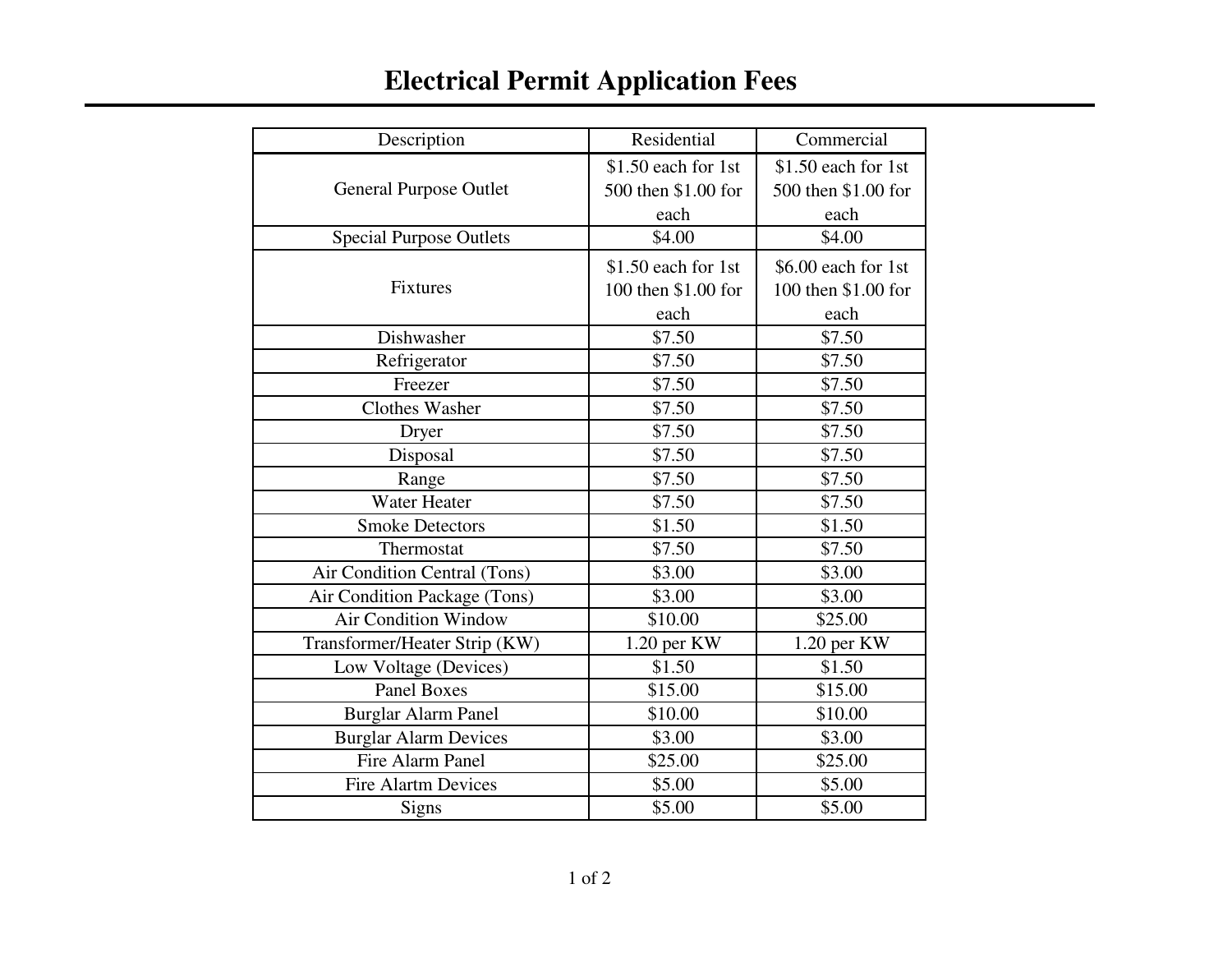#### **Electrical Permit Application Fees**

| Description                    | Residential         | Commercial                       |
|--------------------------------|---------------------|----------------------------------|
|                                |                     |                                  |
| <b>Swimming Pool</b>           | \$75.00             | \$75.00                          |
| Service / Sub Feeds (Amps)     | \$7.50 per 100 Amps | \$7.50 per 100 Amps              |
| Service Change / Repair (Amps) | \$50.00             | $\overline{$15.00}$ per 100 Amps |
| Parking Lot Poles              | \$25.00             | \$25.00                          |
| <b>Parking Lot Fixtures</b>    | \$4.00              | \$4.00                           |
| Fans and Motors                | \$10.00             | \$10.00                          |
| Temporary for Test             | \$5.00              | \$5.00                           |
| Temporary for Construction     | \$5.00              | \$5.00                           |
| Generator (KW)                 | \$12.00 per 10 KW   | \$12.00 per 10 KW                |

Base fee for Residential  $=$  \$45.00

Base fee for Commercial  $= $70.00$ 

Code Compliance Fee (If Primary Permit) = \$.60 per

\$1000.00 of Job Cost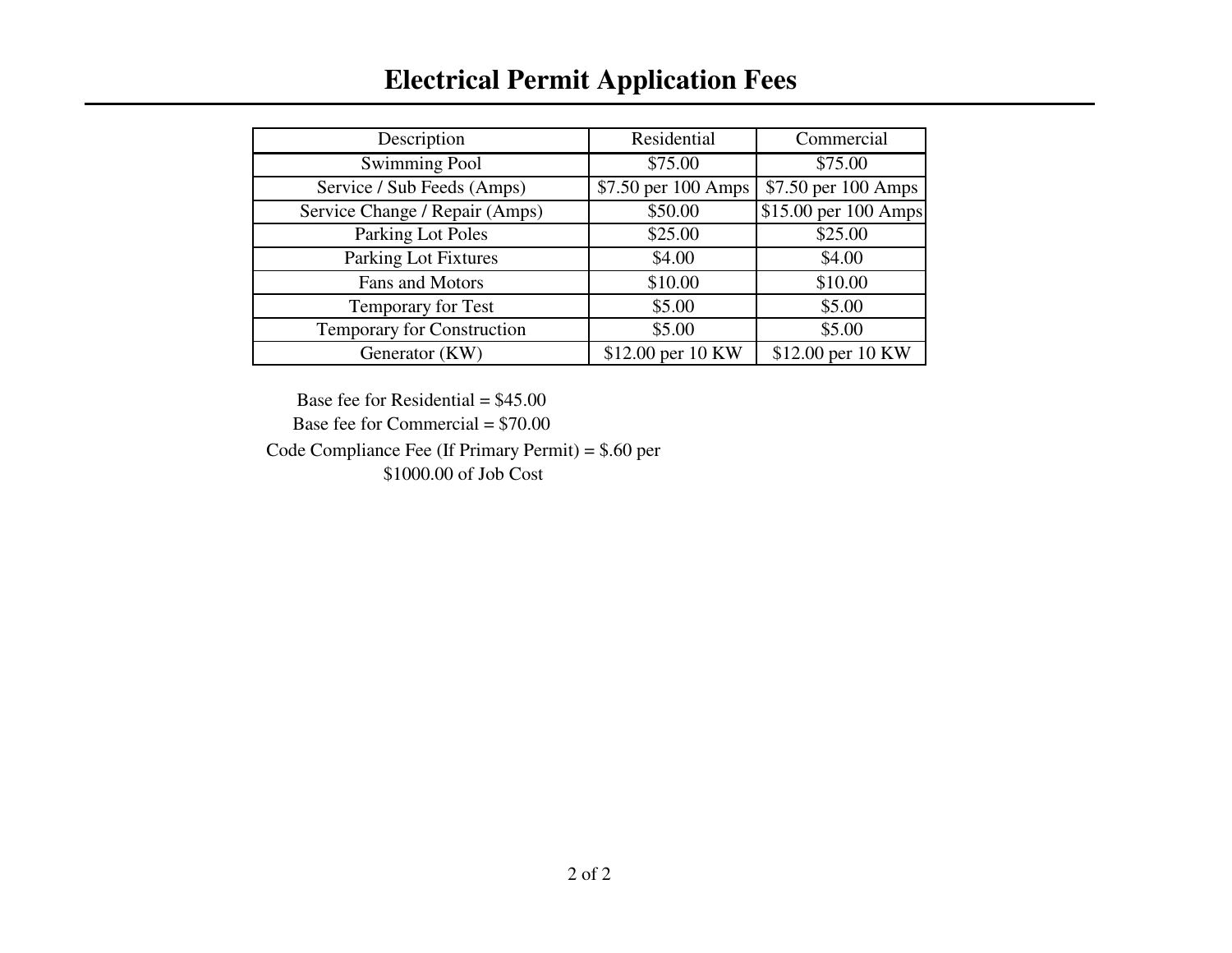# **Plumbing Permit Application Fees**

| Description                     |         |
|---------------------------------|---------|
| <b>Bath Tub Set</b>             | \$7.50  |
| <b>Bath Tub Rough</b>           | \$15.00 |
| Shower Set                      | \$7.50  |
| Shower Rough                    | \$15.00 |
| <b>Lavatory Set</b>             | \$7.50  |
| <b>Lavatory Rough</b>           | \$15.00 |
| <b>Water Closet Set</b>         | \$7.50  |
| Water Closet Rough              | \$15.00 |
| <b>Bidet Set</b>                | \$7.50  |
| <b>Bidet Rough</b>              | \$15.00 |
| Sink Set                        | \$7.50  |
| <b>Sink Rough</b>               | \$15.00 |
| Disposal                        | \$10.00 |
| Dishwasher                      | \$10.00 |
| Clothes Washer                  | \$10.00 |
| <b>AC</b> Drain                 | \$10.00 |
| Urinal                          | \$10.00 |
| <b>Floor Drains</b>             | \$5.00  |
| Grease Trap                     | \$25.00 |
| <b>Ice Maker</b>                | \$5.00  |
| Water Heater Set                | \$7.50  |
| Water Heater Rough              | \$15.00 |
| Lawn Sprinkler Heads            | \$0.50  |
| Hose Bibb                       | \$2.00  |
| Swimming Pool                   | \$10.00 |
| Fire Sprinkler Heads            | \$2.00  |
| <b>Water Service Connection</b> | \$15.00 |
| <b>Sewer Connection</b>         | \$25.00 |
| Septic Connection               | \$12.50 |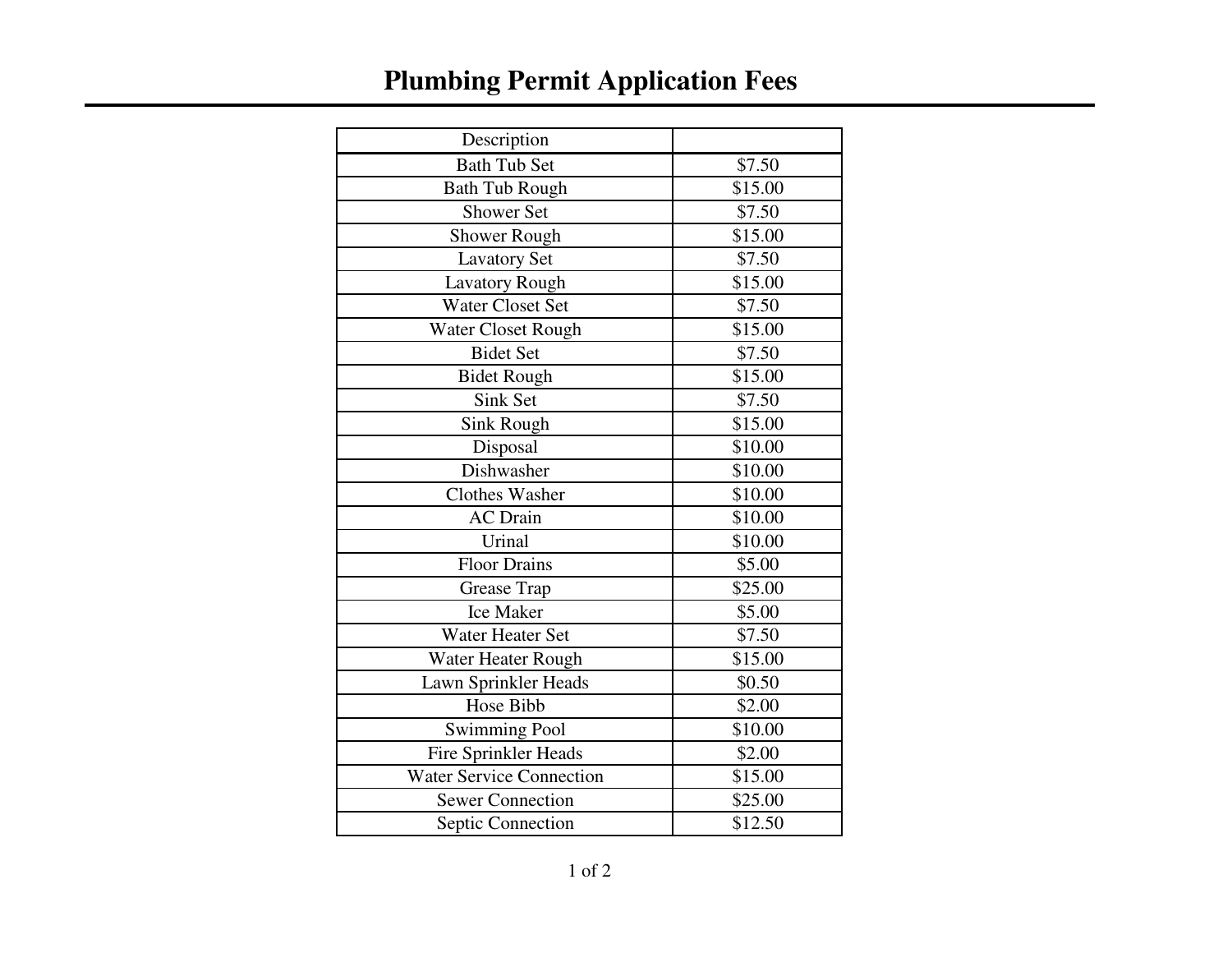### **Plumbing Permit Application Fees**

| Description               |                     |
|---------------------------|---------------------|
| Septic Tank               | \$25.00             |
| Drain Field Sq. Ft.       | $$2.50$ per Sq Ft   |
| Pump and Fill Septic Tank | \$25.00             |
| Pool Piping Fee           | \$25.00             |
| Interceptors Fee (Gal)    | \$45.00 per 500 Gal |
| <b>Meters</b>             | \$5.00              |
| <b>Temp Water Closet</b>  | \$25.00             |
| Solar Water Heater        | \$10.00             |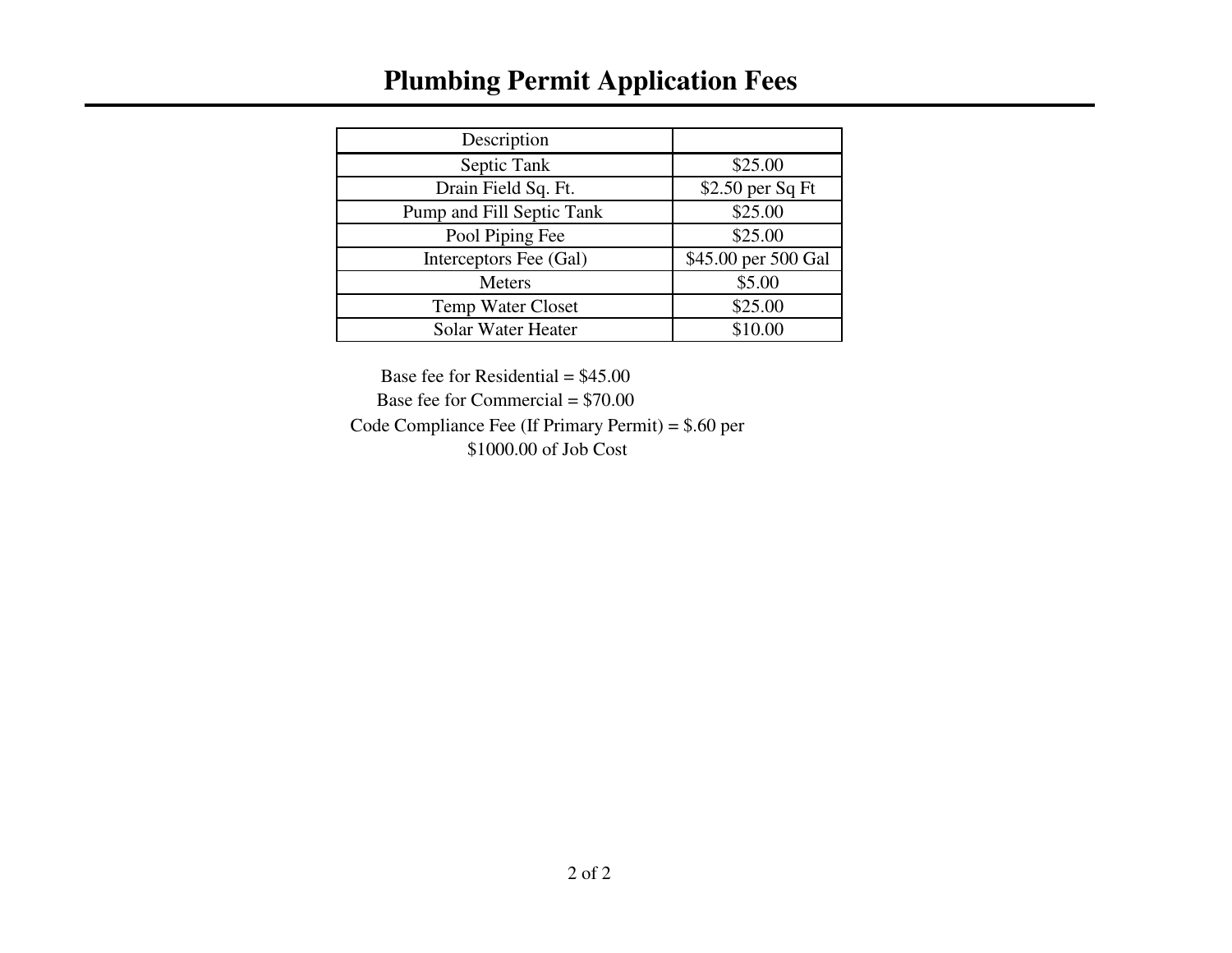### **Mechanical Permit Application Fees**

| Description                        | Residential                           | Commercial                            |
|------------------------------------|---------------------------------------|---------------------------------------|
| Air Conditioning Package (per Ton) | \$8.50                                | \$8.50                                |
| Air Conditioning Split (per Ton)   | \$8.50                                | \$8.50                                |
| Air Handler                        | \$10.00                               | \$10.00                               |
| Duct Work                          | \$.15 per Sq.Ft of<br><b>Building</b> | \$.30 per Sq.Ft of<br><b>Building</b> |
| Air Conditioner Window             | \$10.00                               | \$25.00                               |
| Thermostat                         | \$7.00                                | \$14.00                               |
| Heater Strip (per KW)              | \$1.50                                | \$1.50                                |
| Kitchen Exhaust                    | \$7.00                                | \$14.00                               |
| <b>Bath Exhaust</b>                | \$7.00                                | \$14.00                               |
| Dryer Vent                         | \$7.00                                | \$14.00                               |
| Commercial Hood Vent               | \$50.00                               | \$50.00                               |
| Refrigeration (per Ton)            | \$4.00                                | \$6.00                                |
| Above Ground Tank (per Gal)        | \$25.00                               | \$25.00                               |
| Underground Tank (per Gal)         | \$50.00                               | \$50.00                               |
| Fire Suppression (per Head)        | \$10.00                               | \$10.00                               |
| <b>Temporary Amusement Devices</b> | \$25.00                               | \$25.00                               |
| <b>Permanent Amusement Devices</b> | \$250.00                              | \$250.00                              |

Base fee for Residential  $= $45.00$ 

Base fee for Commercial = \$70.00

Code Compliance Fee (If Primary Permit) = \$.60 per \$1000.00 of Job Cost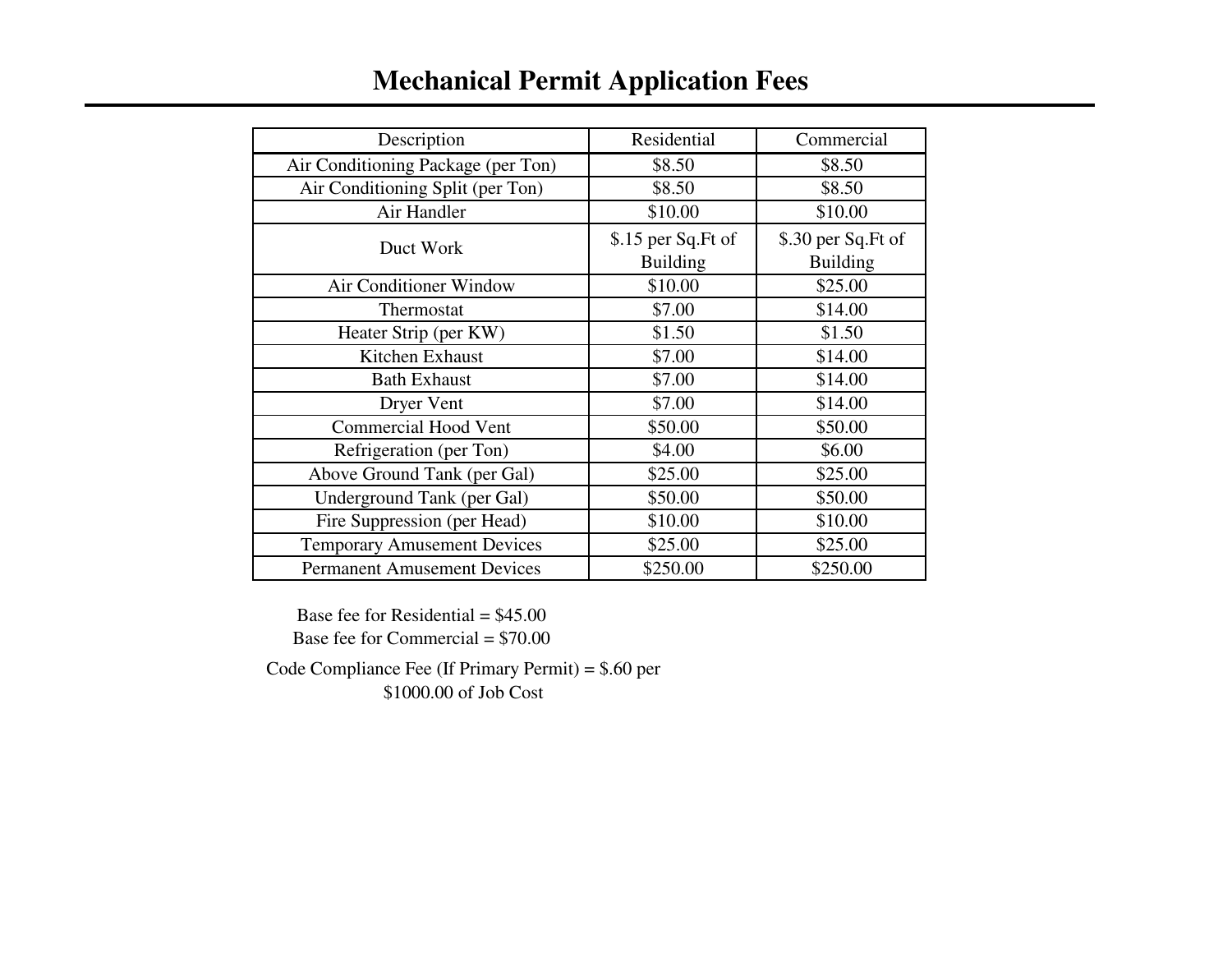### **Fence Permit Application Fees**

| Description                       |        |
|-----------------------------------|--------|
| Residential Wood Fence (L.F.)     | \$0.60 |
| Residential Chain Link (L.F.)     | \$0.40 |
| Masonry Fence (L.F.)              | \$0.70 |
| Iron / Ornamental Fence (L.F.)    | \$0.70 |
| Commercial Non Residential (L.F.) | \$0.70 |
| Gates (L.F.)                      | \$0.70 |
| Temp for Construction (L.F.)      | \$0.30 |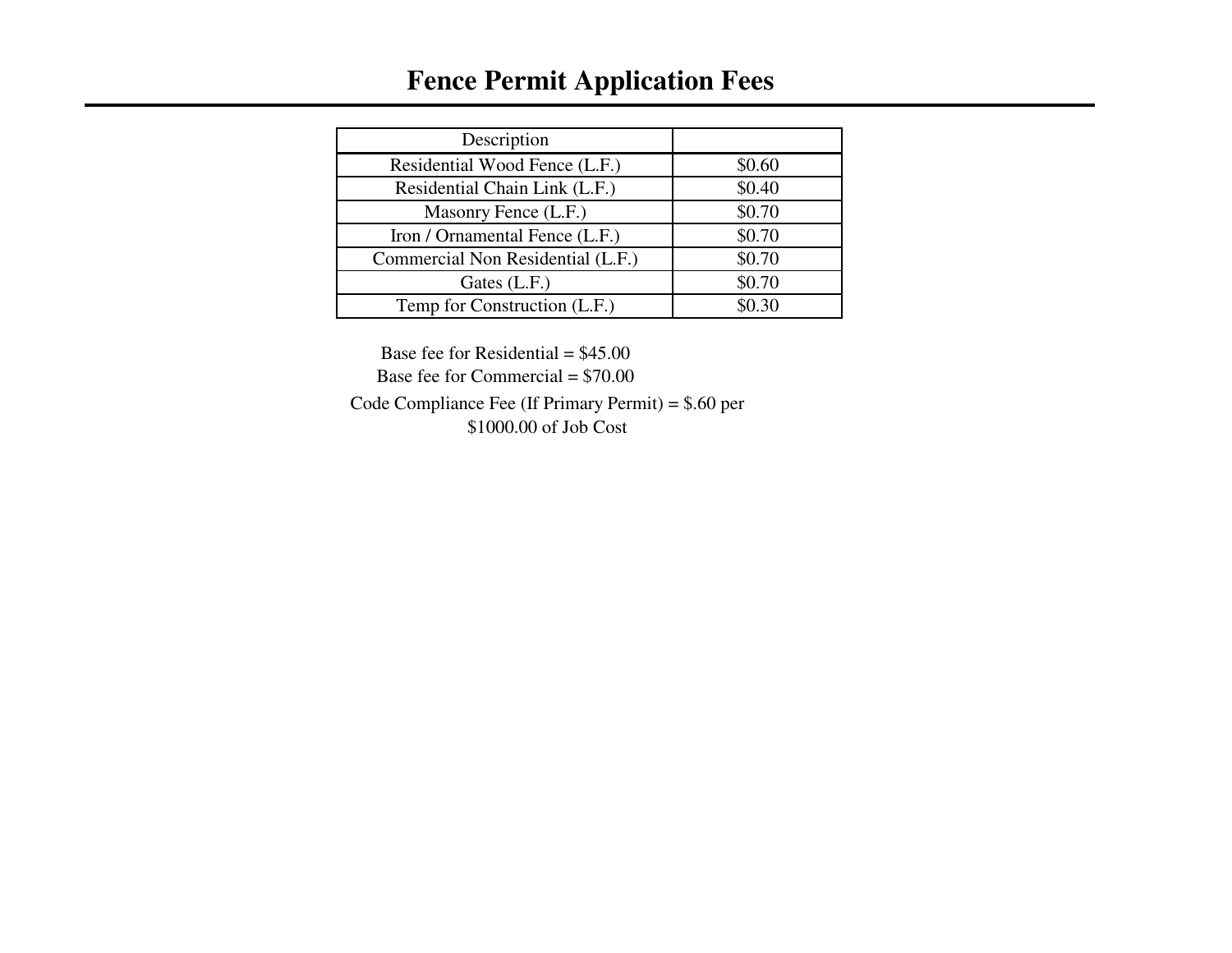### **Gas Permit Application Fees**

| Description                    |                      |
|--------------------------------|----------------------|
| Bottled / LP (Per Gal)         | \$30.00 per 100 Gal  |
| Natural Gas (Per Outlet)       | \$1.75               |
| Range                          | \$7.50               |
| Oven                           | \$7.50               |
| <b>Water Heater</b>            | \$7.50               |
| Dryer                          | \$7.50               |
| Meter                          | \$12.50              |
| <b>Repair Lines</b>            | \$5.00 per \$1000.00 |
|                                | of Job Cost          |
| <b>Install or Remove tanks</b> | \$25.00              |
| Petroleum Dispensor            | \$7.50               |
| Petroleum Emergency Shut Off   | \$15.00              |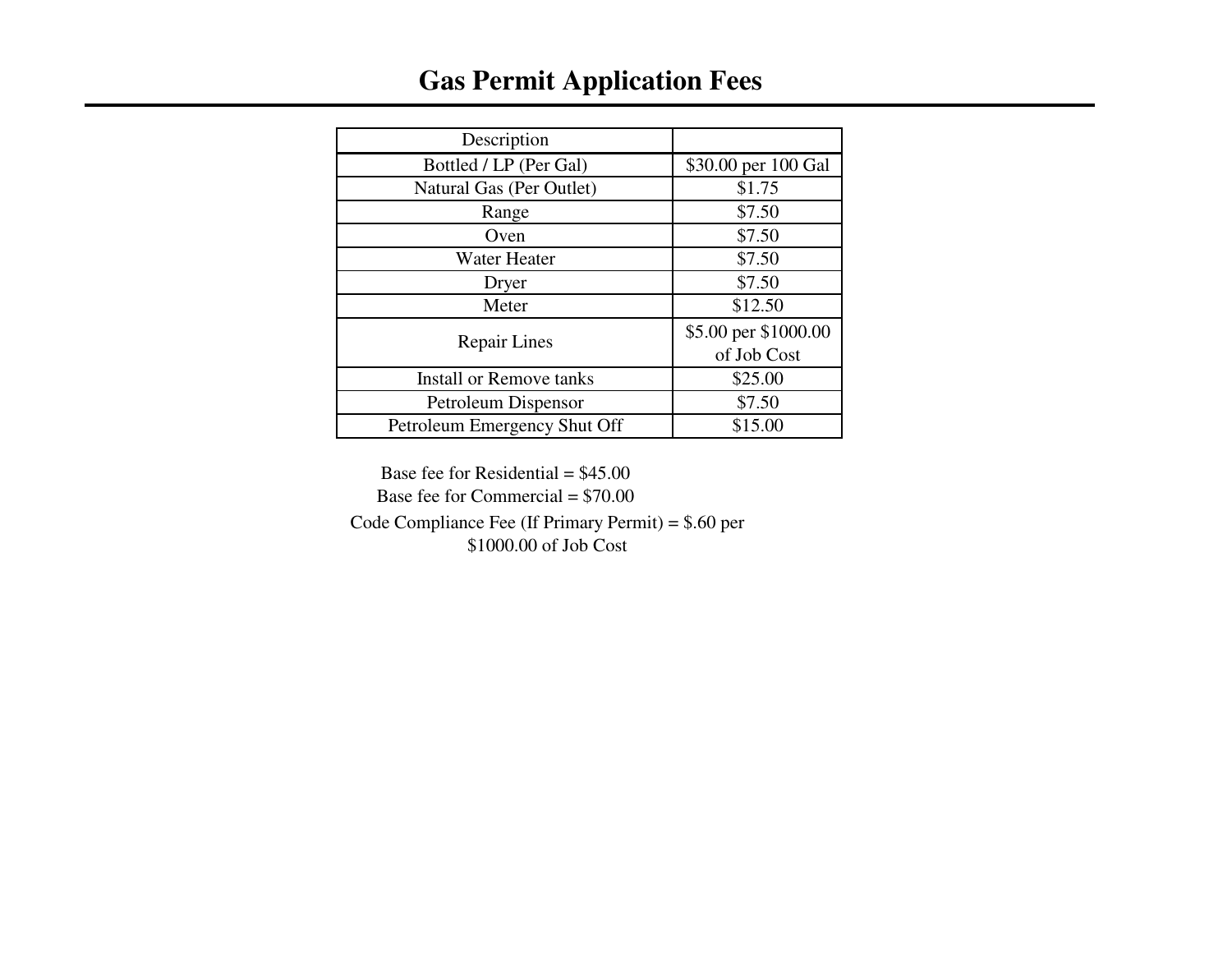### **Roof Permit Application Fees**

| Description             | Residential          | Commercial                                    |
|-------------------------|----------------------|-----------------------------------------------|
| Shingle (Sq Ft)         | \$0.06               | \$0.10                                        |
| Clay(SqFt)              | \$0.08               | \$0.12                                        |
| Cement (Sq Ft)          | \$0.08               | \$0.12                                        |
| Built Up (Sq Ft)        | \$0.05               | \$0.09                                        |
| Repairs (Value of Work) | $$5.00 + $15.00$ per | $$5.00 + $20.00$ per                          |
|                         |                      | $$1000.00$ of Job Cost $$1000.00$ of Job Cost |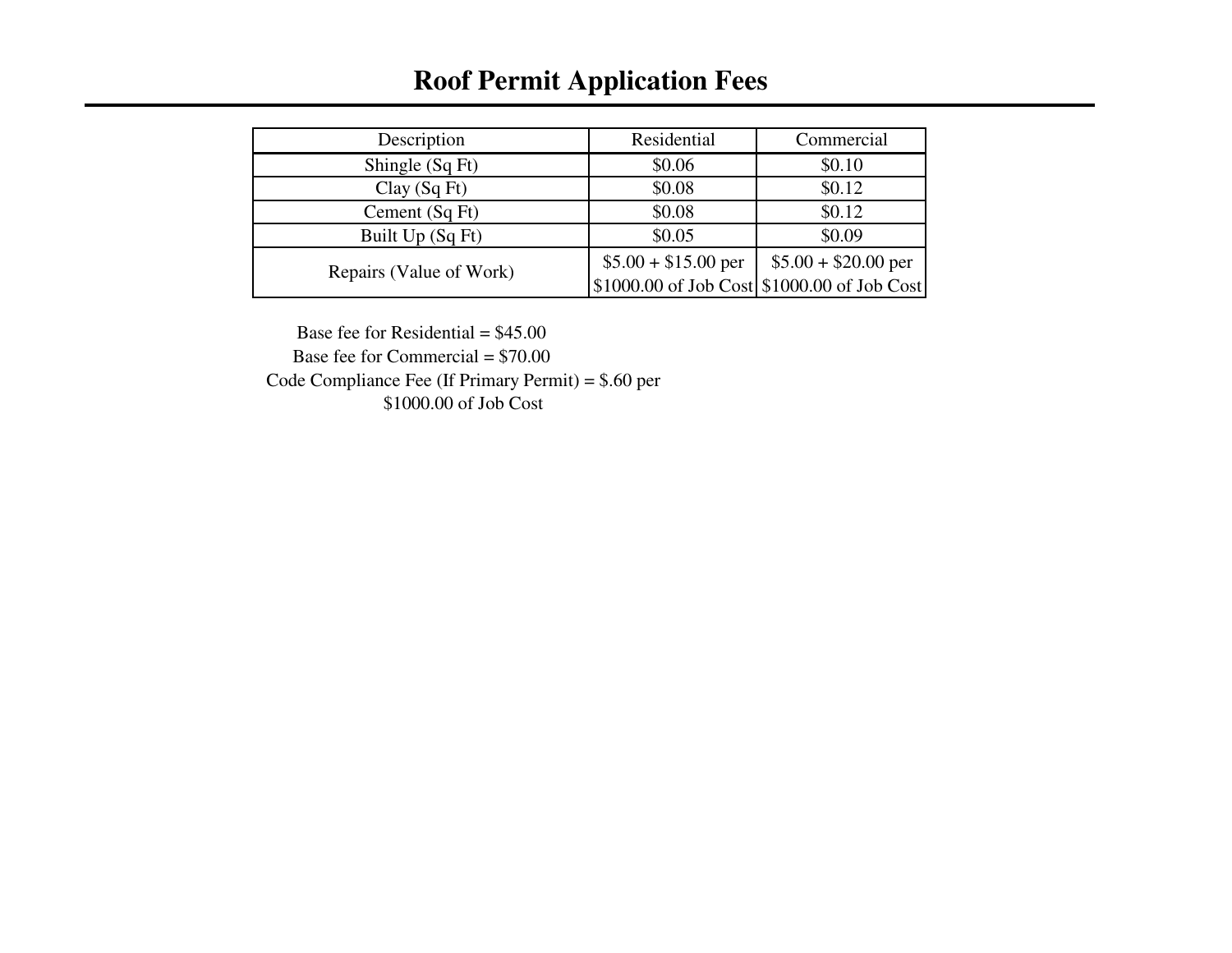## **Shutter Permit Application Fees**

| Description |                    |
|-------------|--------------------|
| Shutter     | \$7.50 per opening |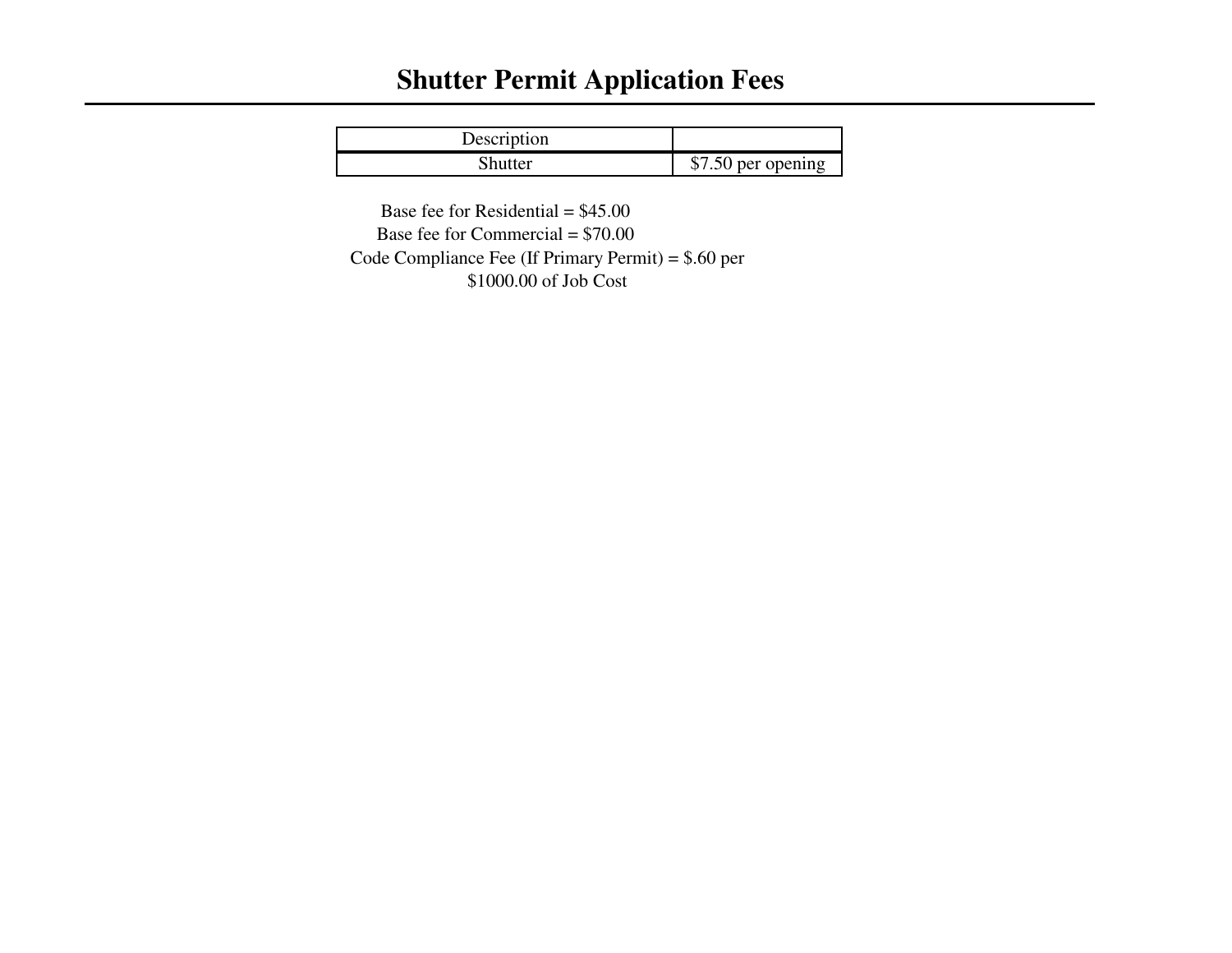### **Window Permit Application Fees**

| Description |                    |
|-------------|--------------------|
| Window      | \$7.50 per opening |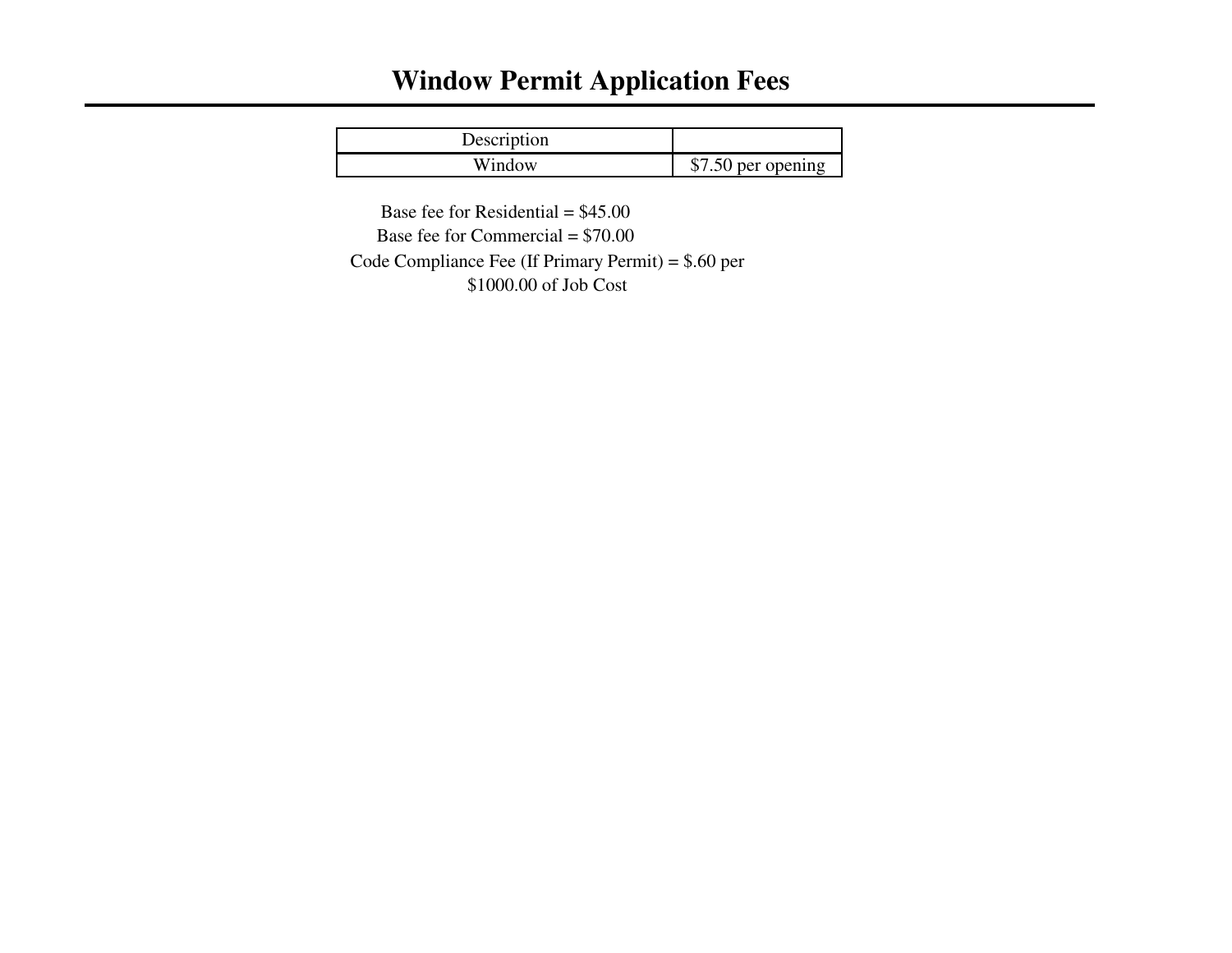### **Sign Permit Application Fees**

| Description                   |        |
|-------------------------------|--------|
| Building Sign (Sq Ft)         | \$1.75 |
| Pole Sign (Sq Ft)             | \$1.75 |
| Change Out (Sq Ft)            | \$0.75 |
| Awning (Sq Ft)                | \$1.00 |
| Awning with Lettering (Sq Ft) | \$1.50 |